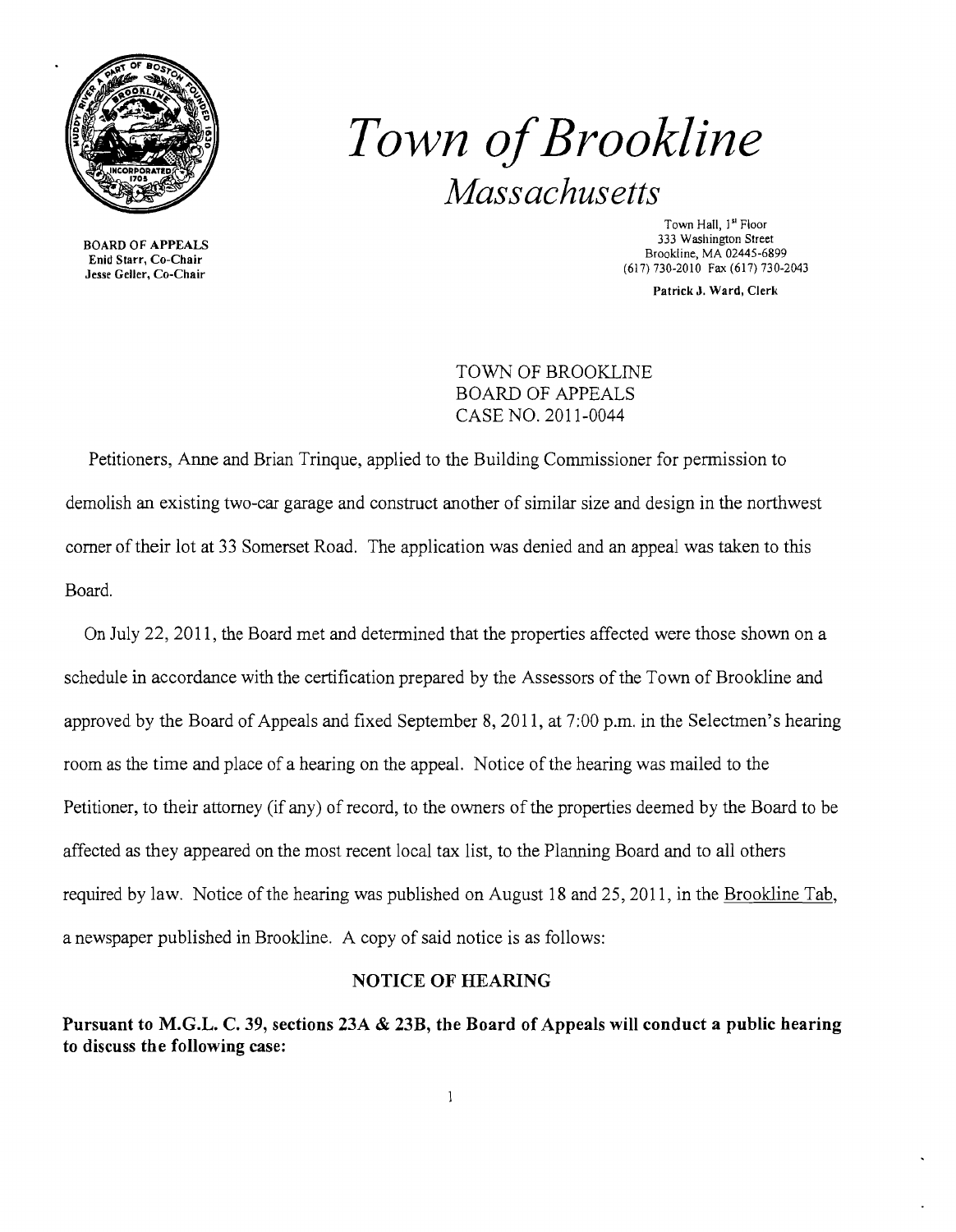Petitioner: TRINQUE ANNE K & BRIAN C Owner: TRINQUE ANNE K & BRIAN C Location of Premises: 33 SOMERSET RD Date of Hearing: September 8, 2011 Time of Hearing: 7:00 p.m. Place of Hearing: Selectmen's Hearing Room, 6<sup>th</sup> Floor

A public hearing will be held for a variance and/or special permit from:

- 1. 5.43; Exceptions to Yard and Setback Regulations, special permit required.
- 2. 5.63; Accessory Buildings or Structures in Side Yards, variance required.
- 3. 5.72; Accessory Buildings or Structures in Rear Yards, variance required.
- 4. 6.04.5.c.2; Design of All Off-Street Parking Facilities, variance required.
- 5. 8.02.2; Alteration or Extension, special permit required

of the Zoning By-Law to Demolish 2 car garage at 33 SOMERSET RD.

Said premises located in an 8-7 (single family) residential district.

*Hearings, once opened, may be continued by the Chair to a date and time certain. No further notice will be mailed to abutters or advertised in the TAB. Questions regarding whether a hearing has been continued, or the date and time ofany hearing may be directed to the Zoning Administrator at 617-734 2134 or check meeting calendar at:http://calendars.town.brookline.ma.usIMasterTownCalandarl?FormID=158.* 

The Town of Brookline does not discriminate on the basis of disability in admission to, access to, or *operations ofits programs, services or activities. Individuals who need auxiliary aids for effective communication in programs and services ofthe Town ofBrookline are invited to make their needs known to the ADA Coordinator, Stephen Bressler, Town ofBrookline,* 11 *Pierce Street, Brookline, MA 02445. Telephone:* (617) *730-2330; TDD* (617) *730-2327.* 

## Enid Starr Jesse Geller

At the time and place specified in the notice, this Board held a public hearing. Present at the

hearing was Chairman, Mark G. Zuroff and Board Members Jonathan Book and Christina Wolfe. The

case was presented by the petitioner, Anne K. Trinque.

Ms. Trinque described her home at 33 Somerset Road as a single family center entrance colonial that

was built in 1929. The home is two-and-a-half stories and sits on a gently sloping lot. There is a garage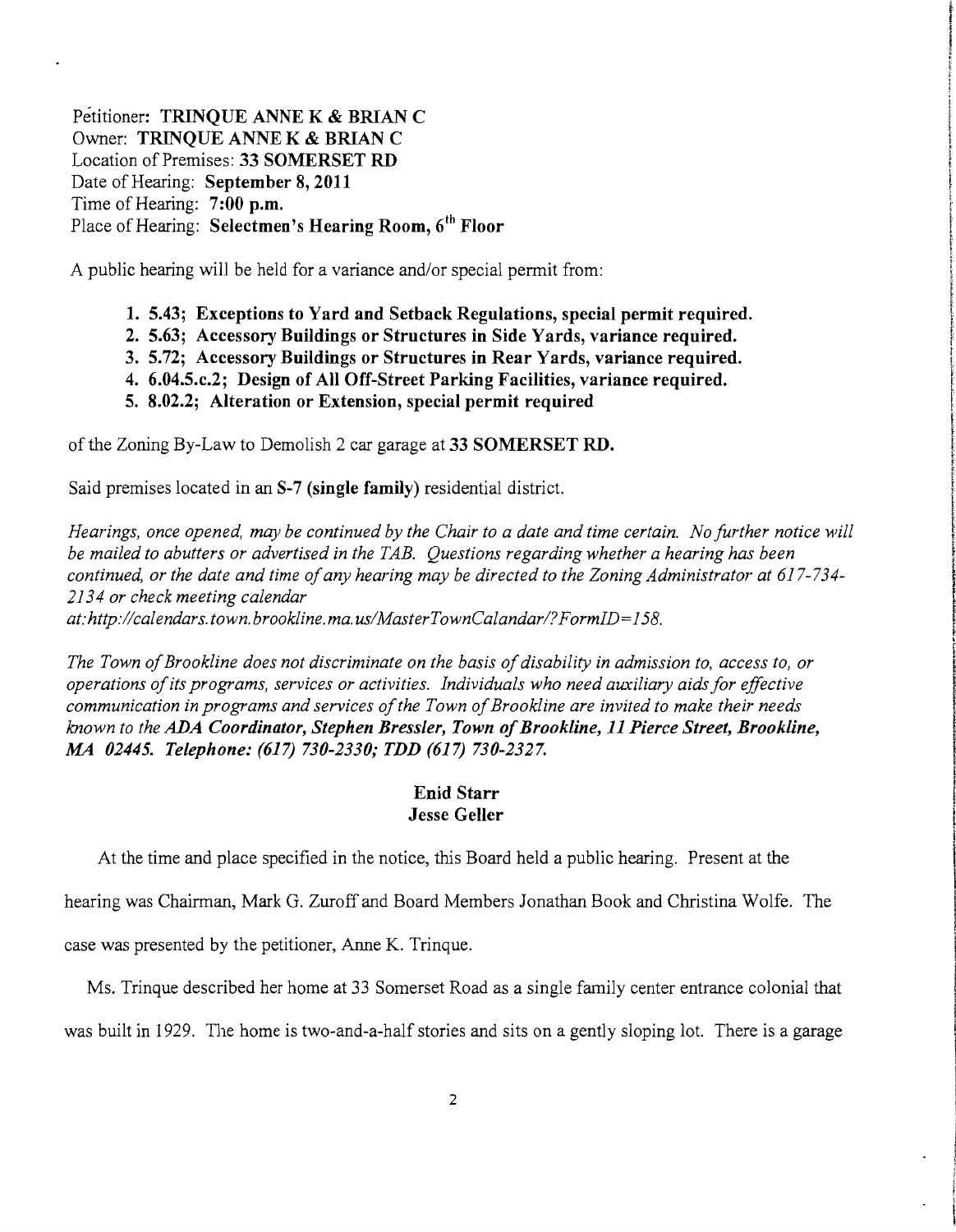in"the rear yard with a play area next to it. The neighborhood is comprised of similar two and three story single family homes.

i

t *<i>CASHING* 

in the contract of the contract of the contract of the contract of the contract of the contract of the contract of the contract of the contract of the contract of the contract of the contract of the contract of the contrac

**The Content State** 

t in successfully and l

l

**Information of the Content of Section** 

*Delawation Characterized Science* 

**the complete complete** 

**INTERNATIONAL CONTRACTOR** f **International** 

Ms. Trinque said that she and her husband Brian are proposing to demolish their existing garage and construct a new garage closer to the side and rear lot lines. The new garage will have an identical appearance to the existing garage, with the exception of the windows currently located on the west facade of the garage. Those windows will not be replicated as they will not meet code for fire separation since they will be within 5' of the lot line; however, there will be windows on the east façade of the garage. She said that they will also be removing a substantial amount of pavement from the front of their current garage to allow for a larger play area for their children in the rear yard.

Ms. Trinque said unlike other garages in the neighborhood, theirs is located behind the home, not along the property line directly off the street. She said because of the location and the grade that goes up from the street, maneuvering into and out of the garage is very difficult. Also, the garage takes-up premium play space that could be used by her children. Moving the garage will solve the access issues for vehicles, remove a significant amount of pavement and provide a larger play area for her children. Noting that in order to get the requested relief under **Section 5.43** of the Town of Brookline Zoning By-Law, Ms. Trinque said that the removal of a substantial amount of impervious pavement and replanting the area, the space will be more pleasing to the eye as well as more environmentally friendly.

Chairman Zuroff asked whether anyone in attendance wished to speak in favor of or against the proposal. No one rose to speak.

Mr. Charles Walsh, a direct abutter and the neighbor most impacted by the proposal, said in an e-mail dated August 18, 2011 that "I am writing to let you know that we fully support moving the garage closer to the property line."

3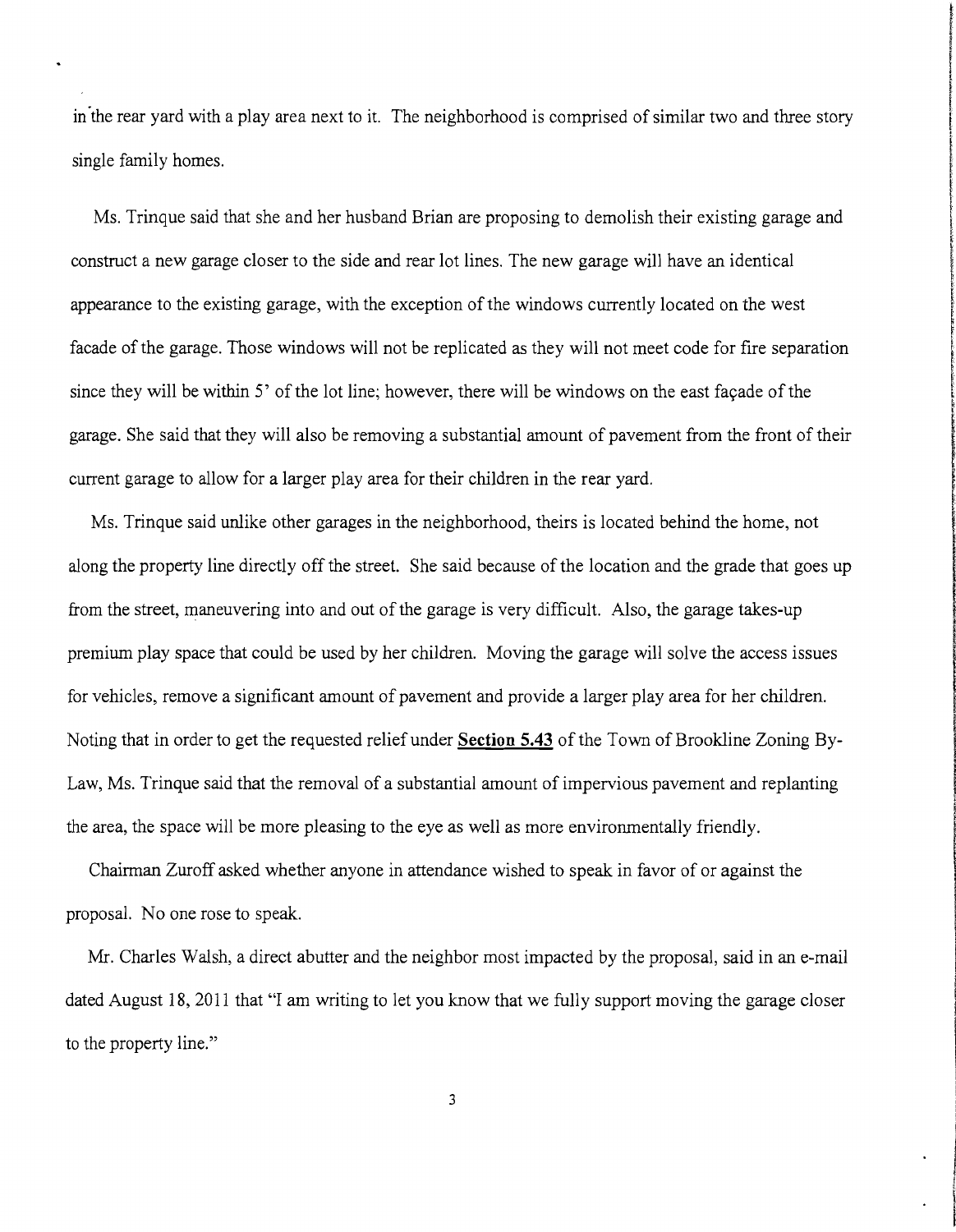Courtney Synowiec, Planner, delivered the findings of the Planning Board:

## **FINDINGS**

**Section 6.60** - Side Yard Setback **Section 5.70 -** Rear Yard Setback

| <b>Dimensional Requirements</b> | <b>Required</b> | Existing | Proposed | <b>Relief</b>   |
|---------------------------------|-----------------|----------|----------|-----------------|
| Garage (Side Yard)              |                 | Est. 10' |          | Special Permit* |
| Garage (Rear Yard)              |                 | Est. 18' | ?′       | Special Permit* |

\* Under **Section 5.43,** the Board of Appeals may waive yard and setback requirements by special permit if a counterbalancing amenity is provided. The applicant is proposing to remove a substantial amount of pavement in the rear yard and replant the area as a counterbalancing amenity.

#### **Section 8.02.2** - Alteration or Extension

A special permit is required to alter a pre-existing non-conforming structure.

Ms. Synowiec reported that the Planning Board was supportive of this proposal. Many of the homes on Somerset Road have garages tucked into the corner of the lot in a similar configuration as that which the applicant is proposing, and the Planning Board believed that the new garage is consistent with the community standard **in** this neighborhood for off-street parking. The Planning Board also noted that there is a hedge between the property at 33 Somerset Road and 39 Somerset Road that should partially screen the new garage from the neighboring property; however, should those plantings be damaged during construction, the Planning Board believed the applicant should replace the plantings. Therefore, the Planning Board forwards recommending approval the plans by Lynn Osborn, dated 8/4/11, subject to the following conditions:

- 1. Prior to the issuance of a building permit, final plans and elevations for the garage indicating all salient dimensions and materials shall be submitted subject to the review and approval of the Assistant Director of Regulatory Planning.
- 2. Prior to the issuance of a building permit, the applicant shall submit a final landscape plan indicating the location of any removed pavement as well as new plantings subject to the review and approval of the Assistant Director of Regulatory Planning.
- 3. Prior to the issuance of a building permit, the applicant shall submit to the Building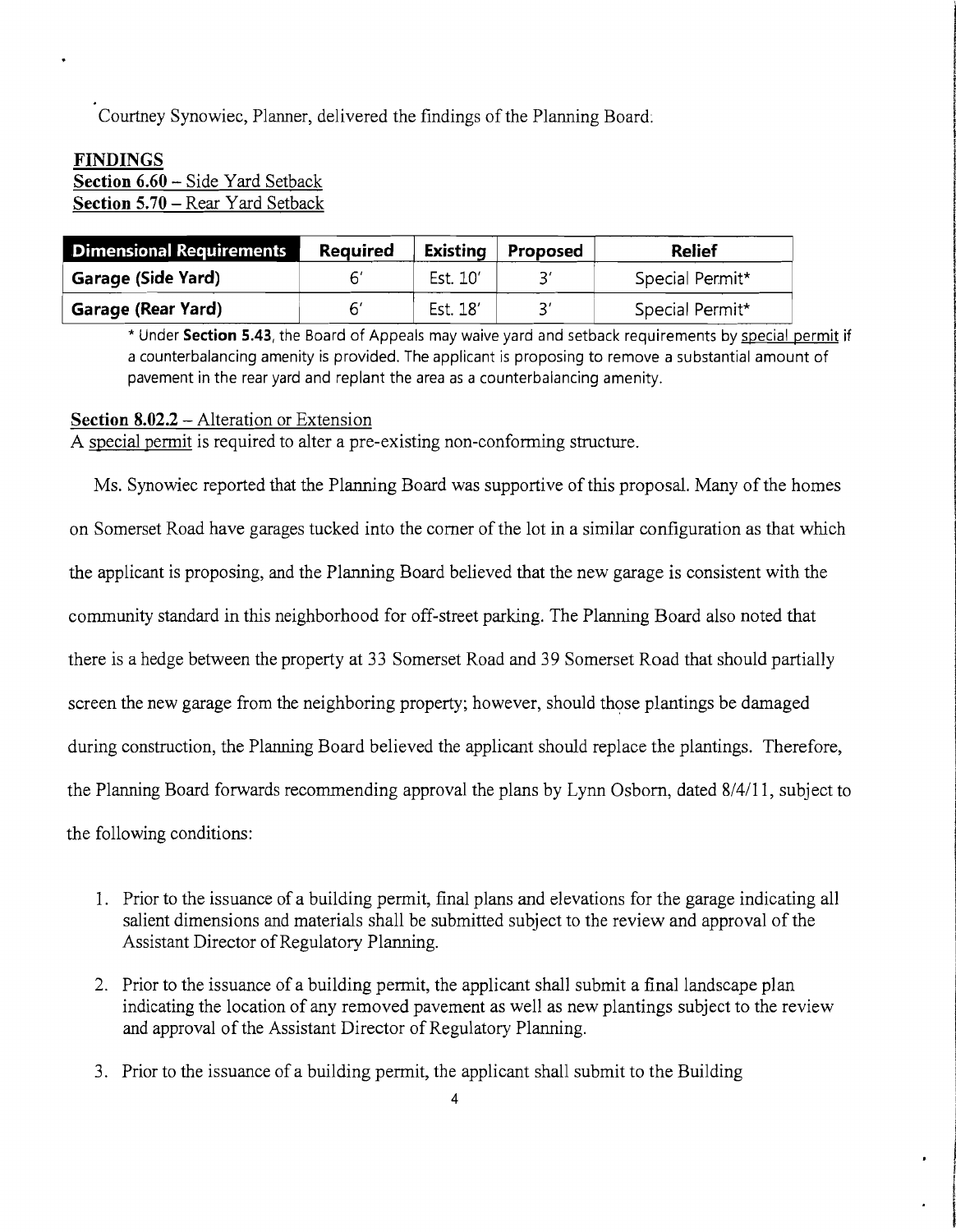Commissioner for review and approval for conformance to the Board of Appeals decision: 1) a final site plan stamped and signed by a registered engineer or land surveyor; 2) final building elevations stamped and signed by a registered architect; and 3) evidence that the Board of Appeals decision has been recorded at the Registry of Deeds.

The Chairman then called upon Michael Shepard, Building Commissioner, for the report from the Building Department. Mr. Shepard reported that the existing garage was constructed in an odd location. He said that moving the garage would make it more accessible and remove a significant amount of pavement. Mr. Shepard stated that special considerations regarding the construction of the garage are required due to the proposed proximity to the side and rear lot lines. Mr. Shepard noted that it is a very neighbor friendly neighborhood and the change in location of the garage would be a benefit to all. Mr. Shepard said that the Building Department was supportive of the relief requested as well as the conditions proposed by the Planning Board.

l

I programmer **IMM** [

.

The Board, having deliberated on this matter and having considered the foregoing testimony, concluded that it was desirable to grant set-back relief under **Section 5.43** since they believed that the proposed removal of pavement and replanting offset the relief required. Also, the Board thought it desirable to grant relief under **Section 8.02.2** since the structure is pre-existing, non-conforming. The Board also made the following specific findings pursuant to **Section 9.05** of the Zoning By-Law:

- a. The specific site is an appropriate location for such a use, structure, or condition.
- b. The use as developed will not adversely affect the neighborhood.
- c. There will be no nuisance or serious hazard to vehicles or pedestrians.
- d. Adequate and appropriate facilities will be provided for the proper operation of the proposed use.

Accordingly, the Board voted unanimously to grant the requested relief subject to the following conditions:

**1. Prior to the issuance of a building permit, final plans and elevations for the garage indicating all salient dimensions and materials shall be submitted subject to the review and approval of the Assistant Director of Regulatory Planning.** 

5